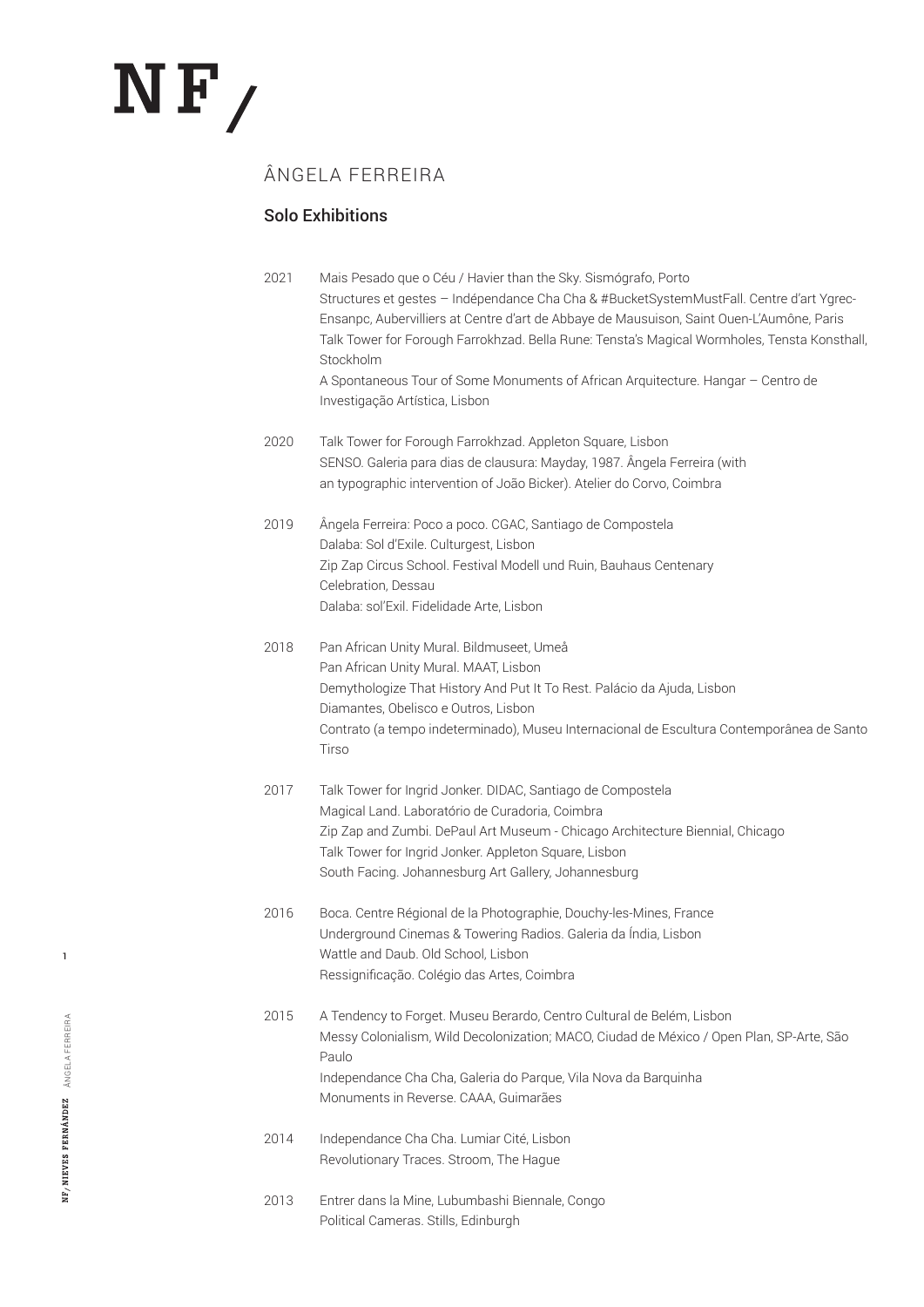# $N$ F /

- 2012 Stone Free. Marlborough Contemporary, London
- 2011 Carlos Cardoso Straight to the point & Peter Blum Cape Sonnets. Michael Stevenson Gallery, Cape Town Carlos Cardoso – Direto ao Assunto. Galeria Filomena Soares, Lisbon
- 2010 Double Lecture. Carpe Diem, Lisbon Werdmuller Centre and Other Works. Michael Stevenson Gallery, Cape Town
- 2008 Hard Rain Show. Museu Berardo, Centro Cultural de Belém / La Criée, Rennes For Mozambique. Michael Stevenson Gallery, Cape Town
- 2007 Maison Tropicale. Portuguese Pavilion, 52nd Venice Biennale
- 2003 Em Sítio Algum, Museu Nacional de Arte Contemporânea Museu do Chiado, Lisbon
- 2002 Zip Zap Circus School, temporary public art, ICA Institute of Contemporary Art, Cape Town
- 1999 Casa Maputo: Um Retrato Íntimo. Museu de Serralves, Porto
- 1990 Ângela Ferreira, Centro de Arte Moderna / Fundação Calouste Gulbenkian, Lisbon

### Group exhibitions (selection)

| 2021 | Free State of Barackia: Landscapes of Liberation. Berlin                                                                                                  |
|------|-----------------------------------------------------------------------------------------------------------------------------------------------------------|
|      | Coleção Outono/ Inverno. EGEAC, Lisbon                                                                                                                    |
|      | Arte em São Bento 2021 - Coleção AA. Lisbon                                                                                                               |
|      | Witness. Piero Atchugarry Gallery, Miami                                                                                                                  |
|      | Une Journée en Utopie. Familistère de Guise. Dunkerque                                                                                                    |
|      | O Silêncio da Terra - Visualidades (Pós) Coloniais Intercetadas pelo Arquivo Diamang. Braga<br>100 anos, 100 artistas. Gare Marítima de Alcântara, Lisbon |
|      | O Desenho na Coleção Norlinda e José Lima. Biblioteca do Campus Universitário de Aveiro                                                                   |
| 2020 | Pretérito perfecto. Ângela Ferreira, Grada Kilomba y Rogelio López Cuenca.<br>NF/ NIEVES FERNÁNDEZ, Madrid                                                |
|      | 1 Million Roses For Angela Davis. SKD - Kunsthalle im Lipsiusbau, Dresden                                                                                 |
| 2019 | After the End: Timing Socialism In Contemporary African Art, New York                                                                                     |
|      | Zip Zap Circus. School and the Milkbar, Dessau                                                                                                            |
|      | Affective Utopia. Kadist Art Foundation, Paris                                                                                                            |
| 2018 | Haus Wittgenstein: Arte, Arquitetura, Filosofia. MAAT, Lisbon                                                                                             |
|      | 12th Gwangju Biennale   Imagine Borders, Gwangju                                                                                                          |
|      | Campo de Visão, Field of View   Aquisições 2016-2017. Cordoaria Nacional, Lisbon                                                                          |
|      | Frente, Verso, Inverso. UCCLA (Union of Capital Cities of Portuguese Language), Lisbon                                                                    |
|      | Coleção de Serralves: Novas Linhas, Imagens, Objetos. Museu de Serralves, Porto<br>Meel. Press, Lisbon                                                    |
|      | A Minha Casa é a Tua Casa, Imagens de Doméstico e do Urbano na Coleção de Serralves, Torres<br>Vedras                                                     |
|      | Campo de Visão. Lisbon                                                                                                                                    |
|      | The New Parthenon. Cape Town                                                                                                                              |
|      | Escala 1:1, Madrid                                                                                                                                        |
|      |                                                                                                                                                           |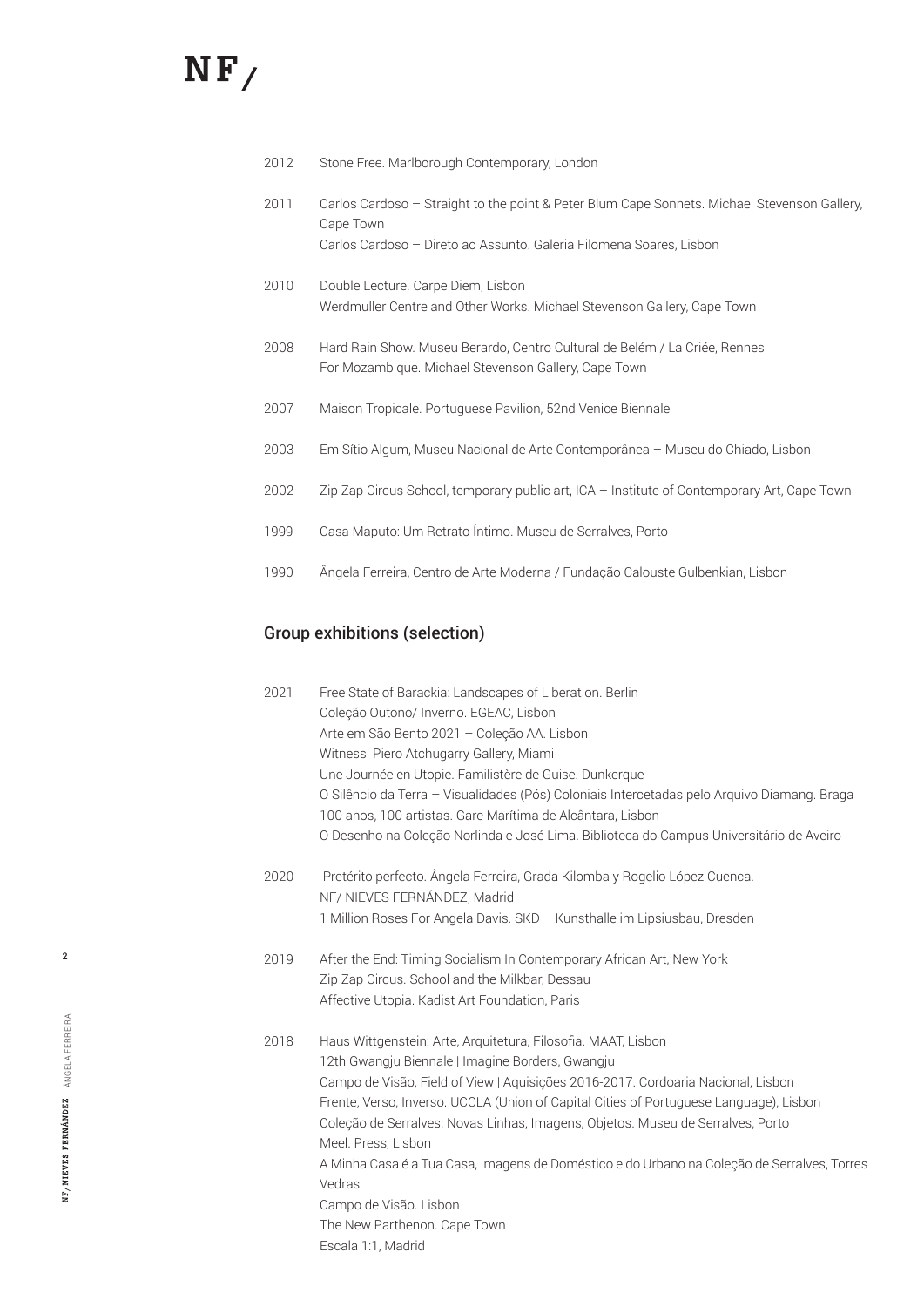# $N F/$

| 2017 | Le Son Entre, Dunkerque<br>INSTALLATION ART - Walk-in and expansive works from the Museion Collection, Bozen)<br>Still Cabanon, Coimbra<br>Healing and Repairing   Curar e Reparar, Coimbra<br>Strategic Narratives of Technology and Africa, Madeira<br>Racism and Citizenship, Lisbon<br>The New Parthenon, Cape Town<br>Ensaios (Sobre a Mesa) Lisbon<br>Uma Coleção = Um Museu 2007-2017, Elvas<br>AAH Room, Lisbon<br>A Classe Dos Povos Extintos, Lisbon<br>4,543 Milliards. La Question de la Matière, Bordeaux<br>Them or Us!, Porto<br>Utopia / Dystopia. A Paradigm Shift in Art and Architecture, Lisbon<br>Quote / Unquote - Entre Apropriação e Diálogo, Porto<br>Exposição Racismo e Cidadania, Lisbon<br>Fifteen Sculptures, Santo Tirso<br>Portugal em Flagrante. Operação 3, Lisbon<br>At British Bar #1, Lisbon |
|------|-----------------------------------------------------------------------------------------------------------------------------------------------------------------------------------------------------------------------------------------------------------------------------------------------------------------------------------------------------------------------------------------------------------------------------------------------------------------------------------------------------------------------------------------------------------------------------------------------------------------------------------------------------------------------------------------------------------------------------------------------------------------------------------------------------------------------------------|
| 2016 | Visualidade & Visão - Arte Portuguesa na Coleção Berardo II, Museu Colecção Berardo, Lisbon<br>10thTaipei Bienal - Gestures and Archives of the Present, Genealogies of the Future, Taipei<br>Things Fall Apart, Calvert 22, London<br>Built World, SCAD Museum of Art, Savannah, Georgia<br>Materiais Transitórios - Núcleo de Escultura da Colecção da Fundação PLMJ, Fine Arts Society<br>(SNBA), Lisbon<br>Vanguardas e Neovanguardas na arte portuguesa do séc. XX e XXI, MNAC, Lisbon                                                                                                                                                                                                                                                                                                                                       |
| 2015 | Às Margens dos Mares, SESC Pinheiros, São Paulo                                                                                                                                                                                                                                                                                                                                                                                                                                                                                                                                                                                                                                                                                                                                                                                   |
| 2014 | Projeto SAAL: Arquitetura e Participação, 1974-1976, Museu de Serralves, Porto<br>El Teatro Del Mundo, Museo Tamayo, Mexico City                                                                                                                                                                                                                                                                                                                                                                                                                                                                                                                                                                                                                                                                                                  |
| 2013 | A Sculptural Premise. Stevenson Gallery, Cape Town<br>93. CGAC, Santiago de Compostela<br>Works with paper. More than I dare to think about. Marlborough Contemporary, London<br>Colección: adquisicións e incorporacións recentes. CGAC, Santiago de Compostela                                                                                                                                                                                                                                                                                                                                                                                                                                                                                                                                                                  |
| 2012 | Reakt. Views and Processes, Guimarães<br>Between Walls and Windows. Architecture and Ideology, Haus der Kulturen der Welt, Berlin<br>Outros Olhares - Novos Projectos. Museu do Chiado (MNAC), Lisbon<br>Trade Routes Over Time. Stevenson Gallery, Cape Town<br>Maputo: A Tale of One City. Museu Nacional de Arte, Maputo                                                                                                                                                                                                                                                                                                                                                                                                                                                                                                       |
| 2011 | Appropriated Landscapes. The Walther Collection, Neu-Ulm<br>Living Today- Mackintosh Museum, The Glasgow School of Art, Glasgow                                                                                                                                                                                                                                                                                                                                                                                                                                                                                                                                                                                                                                                                                                   |
| 2010 | Let's talk about houses: when art speaks architecture. Museu do Chiado, Lisbon<br>Abandoned Settler's House, Bucharest Biennale 4, Bucharest<br>Modernologies, Warsaw                                                                                                                                                                                                                                                                                                                                                                                                                                                                                                                                                                                                                                                             |

2009 Modernologies, Museo de Arte Contemporáneo de Barcelona (MACBA), Barcelona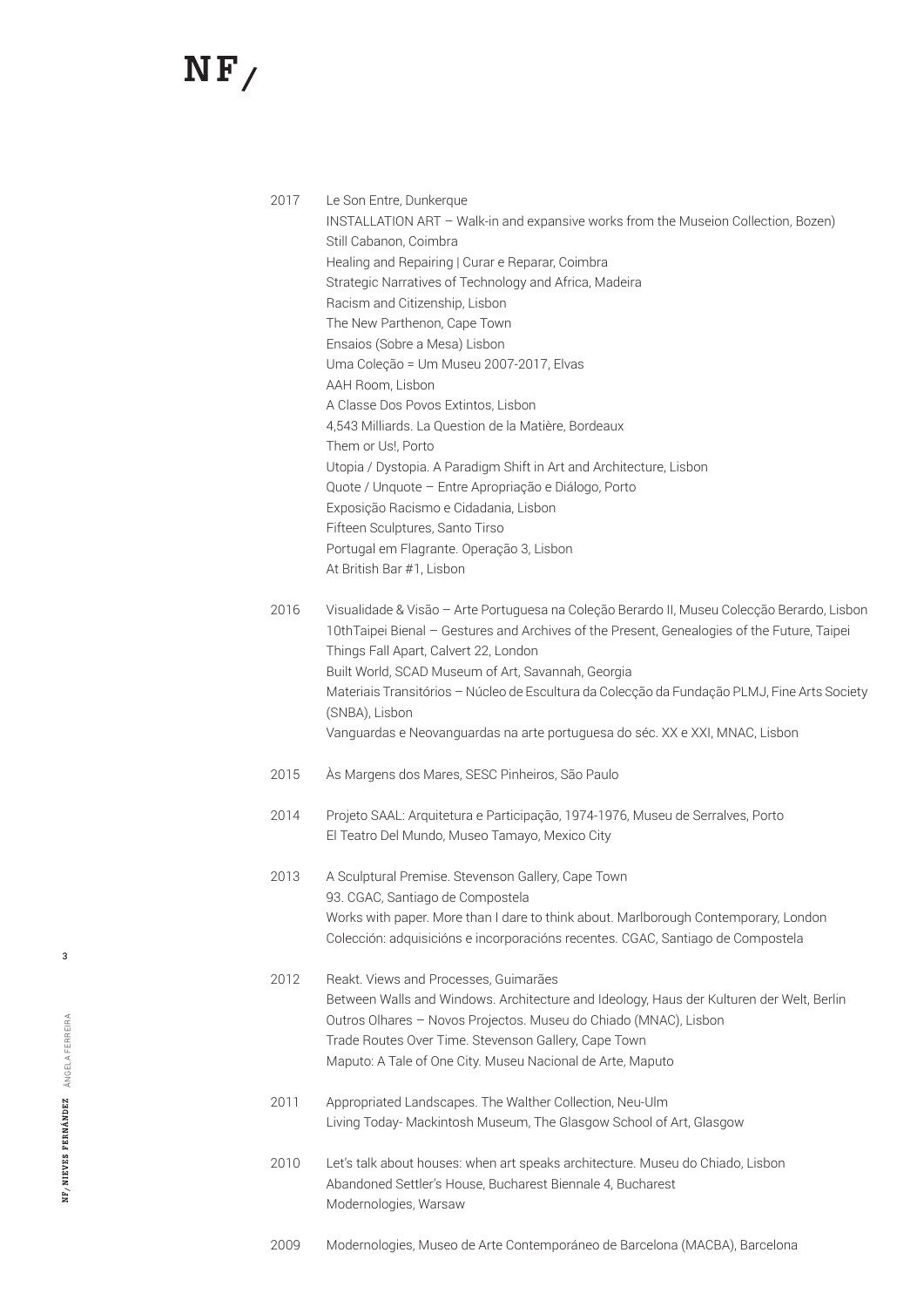# $NF/$

Learning Modern, Sullivan Galleries SAIC, Chicago Continents à la derive, Centre Régional d'Art Contemporain Languedoc-Roussillon, Sète Maputo: A Tale of One City – Africa in Oslo Festival, Oslo Museum, Oslo Serralves 2009 The Collection. Museu de Serralves, Porto

2008 Front of House. Parasol Unit, London In Living Contact. 28ª Bienal de São Paulo, São Paulo Meridian House. Frieze Sculpture Park, London

### Awards

| 2016 | Loop Awards, 2016, Barcelona                                                       |
|------|------------------------------------------------------------------------------------|
| 2015 | Novo Banco Photo Prize, 2015, Lisbon                                               |
| 2006 | Prémio Doutor Gustavo Cordeiro Ramos, Academia Nacional de Belas Artes, Lisbon     |
| 2003 | Honorary Research Associate, Michaelis School of Fine Art, University of Cape Town |
| 1997 | Finalist, Prémio União Latina, Fundação União Latina, Lisbon                       |
| 1995 | Sculpture Prize Caldas da Rainha Biennale, Caldas da Rainha                        |
| 1983 | Michaelis Prize, University of Cape Town                                           |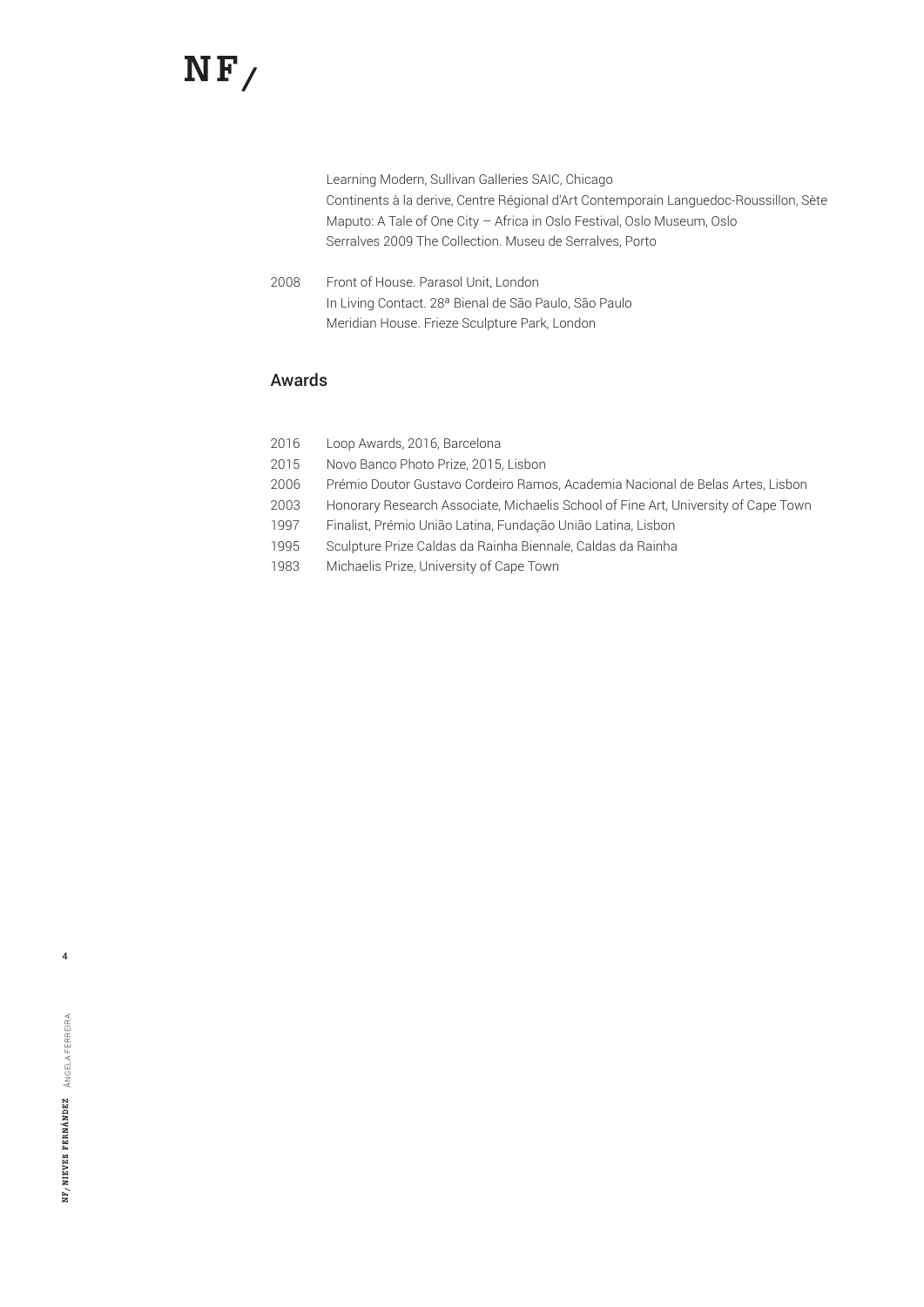### Museums and Collections

Museo Reina Sofía, Spain Art Gallery of New South Wales, Australia Associação Industrial Portuguesa, Portugal Câmara Municipal de Lisboa, Portugal CGAC, Santiago de Compostela, Spain Coleção António Cachola, Portugal Coleção de Arte Fundação EDP, Portugal Coleção DGARTES, Portugal Coleção Julião Sarmento, Portugal CRP Photo, Duchy-les-Mines, France Culturgest, Portugal Emile Stipp Collection, South Africa FRAC Dunkerque, France FRAC Rennes, France Fundação ARCO, Madrid, Spain Fundação Calouste Gulbenkian, Portugal Fundação PLMJ, Portugal Fundação Pro-Justitiae, Portugal Fundação de Serralves, Portugal Fundación la Caixa, Spain Instituto de Arte Contemporânea, Portugal MACBA, Barcelona, Spain Market Gallery Foundation, South Africa Michaelis School Of Fine Art Collection. UCT, South Africa